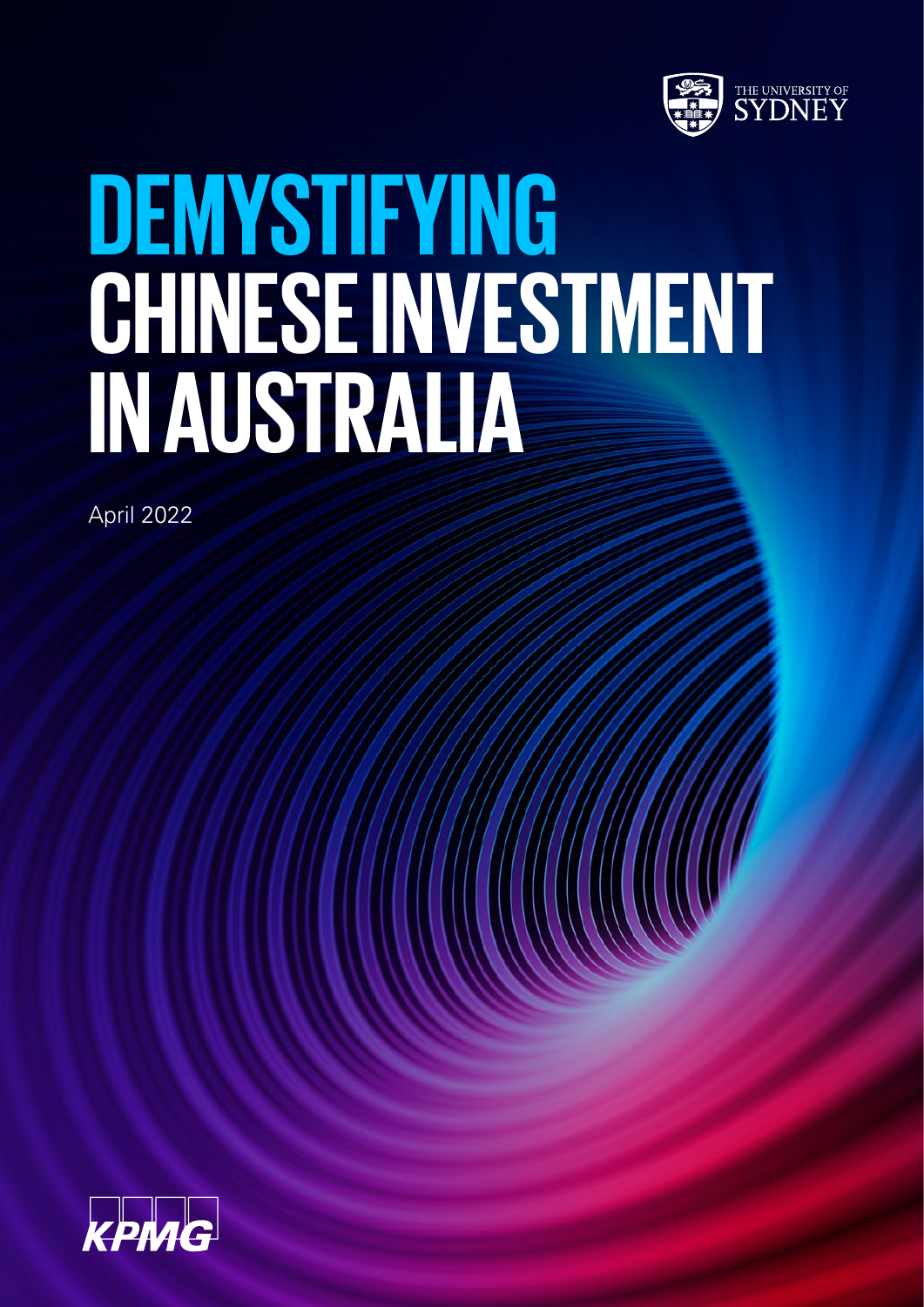# **About our reports**

KPMG and The University of Sydney formed a strategic relationship to research and publish insights on Chinese investments. Our first report was launched in September 2011 and this is the eighteenth Demystifying Chinese Investment report in our series. This report examines Chinese investment in Australia for the calendar year 2021.

The catalyst for our report series was the lack of detailed factual information about the nature and distribution of China's outbound direct investment (ODI) in Australia. Without this information, there is misinformation and speculation. Our reports seek to set the record straight and debunk the myths associated with Chinese investment in this country.



**Access previous** Demystifying Chinese Investment Investment in Australia **reports**

©2022 KPMG, an Australian partnership and a member firm of the KPMG global organisation of independent member firms affiliated with KPMG International Limited, a private English company<br>limited by guarantee. All rights res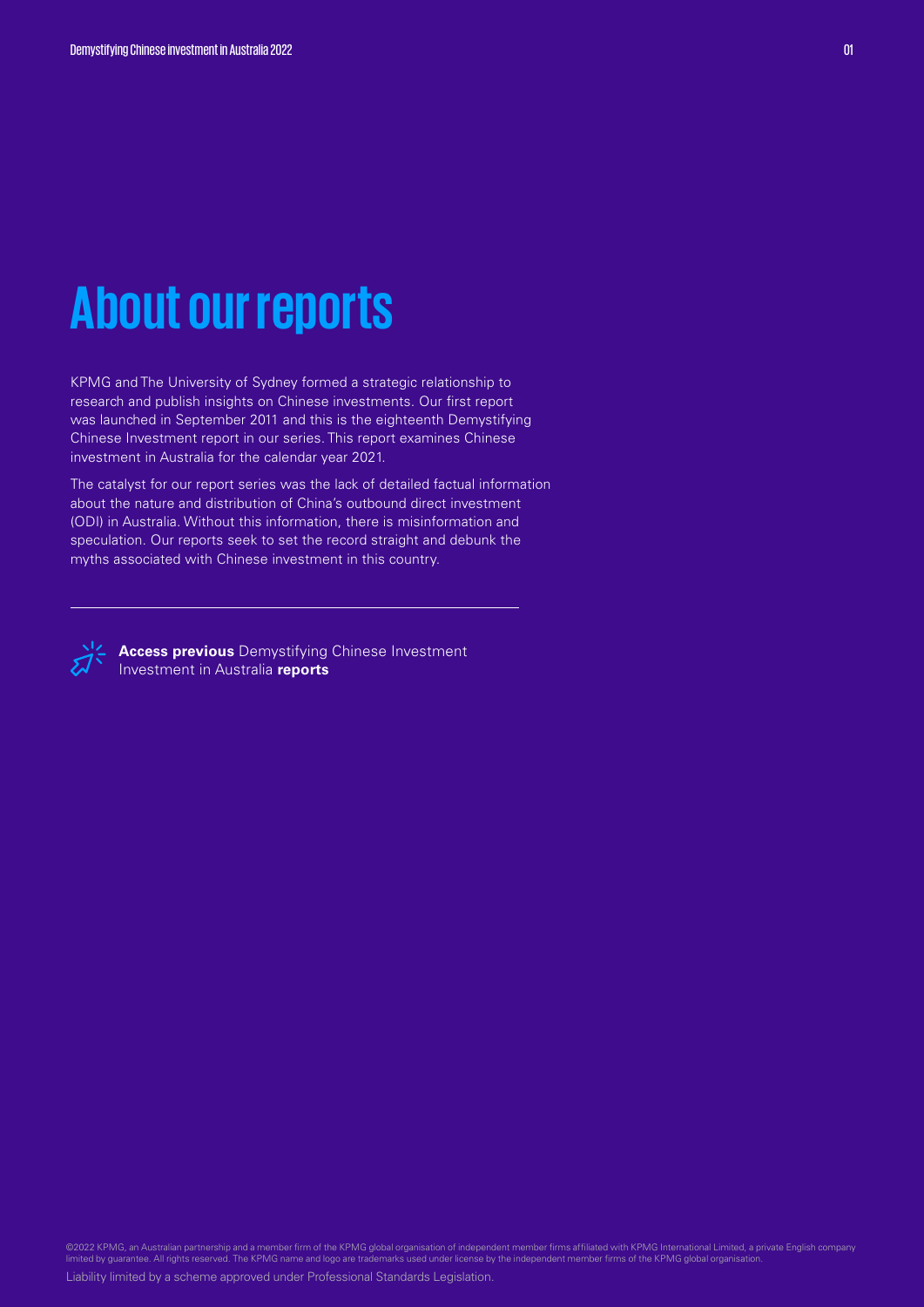#### **Methodology**

The dataset is compiled jointly by KPMG and The University of Sydney Business School and covers investments into Australia made by entities from the People's Republic of China through mergers and acquisitions (M&A), joint ventures (JV) projects, and greenfield projects. Knight Frank has provided data and analysis on real estate transactions in the 2021 calendar year. 'Real estate' referred to in this report does not include residential apartment and private home sales.

The dataset also tracks Chinese investment by subsidiaries or special purpose vehicles in Hong Kong, Singapore, and other locations. The data, however, does not include portfolio investments, such as the purchase of stocks and bonds, which do not result in foreign management, ownership or legal control.

Our database includes direct investments recognised in the year in which parties enter into legally binding contracts and if necessary, receive mandatory Foreign Investment Review Board (FIRB) and Chinese Government investment approvals. In certain instances, final completion and financial settlement may occur in a later year.

For consistency, the geographic distribution is based on the location of the head office of the Australian invested company and not on the physical location of the actual investment project. Completed deals which are valued below USD 5 million are not included in our analysis, as such deals consistently lack detailed, reliable information.

Unless otherwise stated, the data referred to throughout this report is sourced from the KPMG/ University of Sydney database, and our previously published reports<sup>1</sup>. The University of Sydney and KPMG team obtains raw data on China's outbound direct investment (ODI) from a wide variety of public information sources which are verified, analysed and presented in a consistent and summarised fashion. Our sources include commercial databases, corporate information, and official Australian and Chinese sources including the Australian Bureau of Statistics, FIRB, and Ministry of Commerce (MOFCOM) of the People's Republic of China.

Our data is regularly updated and continually revised when new information becomes available. In line with international practice, we traditionally record deals using USD as the base currency. However, since 2015 our reports have used AUD for detailed analysis.

We believe that the KPMG/University of Sydney dataset contains the most detailed and up-to-date information on Chinese ODI in Australia.

©2022 KPMG, an Australian partnership and a member firm of the KPMG global organisation of independent member firms affiliated with KPMG International Limited, a private English company<br>limited by guarantee. All rights res

<sup>1</sup> Includes Australia & China Future Partnership, September 2011; The Growing Tide: China ODI in Australia, November 2011; Demystifying Chinese Investment, August 2012; The Energy Imperative: Australia-China Opportunities, 25 September 2012; Demystifying Chinese Investment in Australia, March 2013; Demystifying Chinese Investment in Australian Agribusiness, October 2013; Demystifying Chinese Investment in Australia, March 2014; Demystifying SOE Investment, August 2014; Chinese Investors in Australia Survey, November 2014; Demystifying Chinese Investment in Australia, May 2015 Update; Demystifying Chinese Investment in Australia, April 2016; Demystifying Chinese Investment in Australia, May 2017; Demystifying Chinese Investment in Australian Healthcare, January 2018; Demystifying Chinese Investment in Australia, June 2018; Demystifying Chinese Investment in Australia, April 2019; Demystifying Chinese Investment in Australia, June 2020; Demystifying Chinese Investment in Australia, July 2021.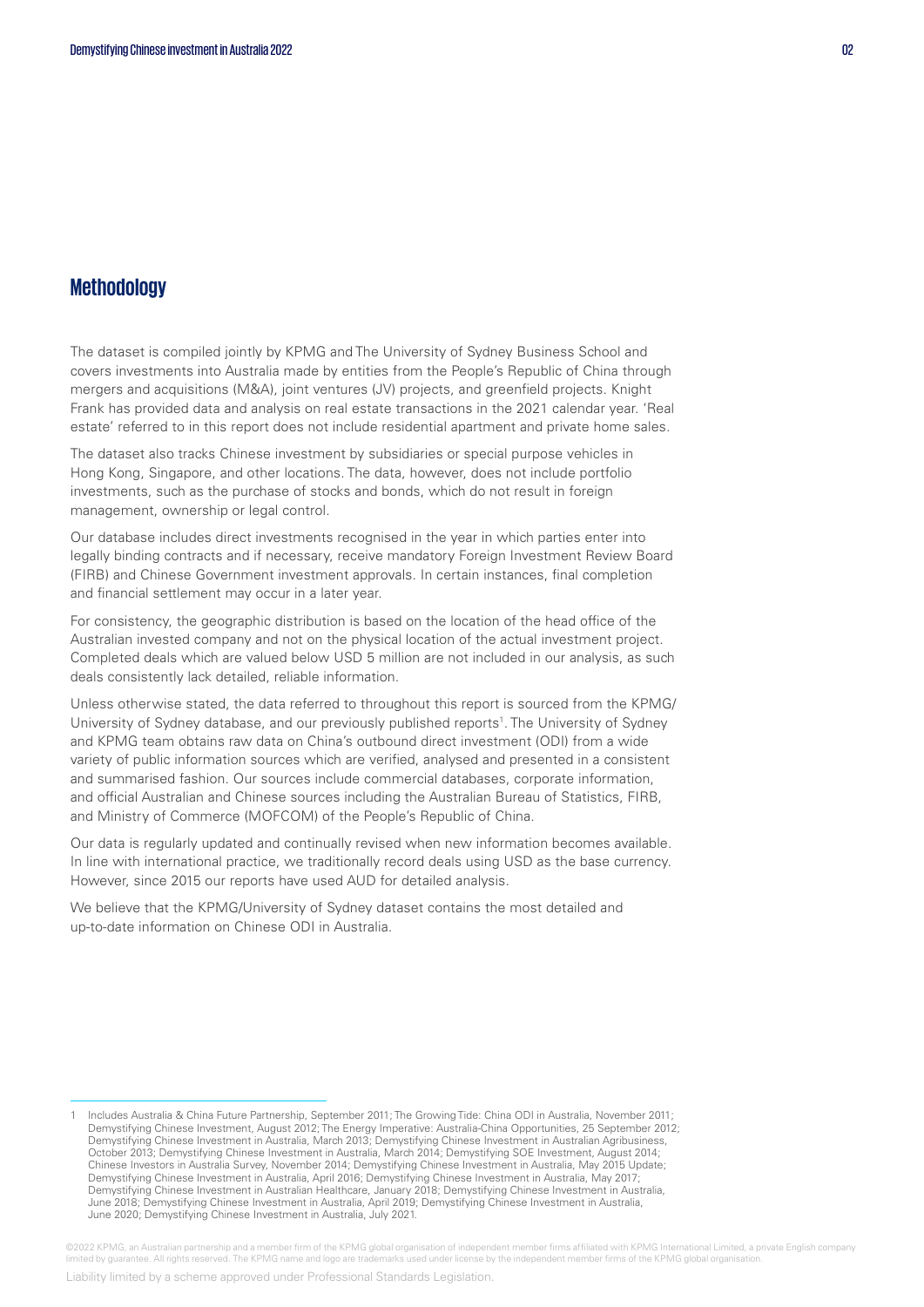# **Chinese investment in Australia in 2021**

In the 2021 calendar year, Chinese investment in Australia declined by 69.8 percent, from USD 1.9 billion in 2020 to USD 0.6 billion. In Australian dollar terms, the decline was 69 percent from AUD 2.5 billion to AUD 0.8 billion.

There were eleven completed transactions in 2021, compared with 20 transactions in 2020.

Based on our accumulated data between 2007 and 2021, a total of USD 110.1 billion has been invested by Chinese companies into Australia.



#### **Chinese ODI into Australia 2007 – 2021 by value (USD million)**

*Source: KPMG/Sydney University database*

*Note: Prior year annual figures are updated with the latest information as new information becomes available and as required* 

©2022 KPMG, an Australian partnership and a member firm of the KPMG global organisation of independent member firms affiliated with KPMG International Limited, a private English company<br>limited by guarantee. All rights res

Liability limited by a scheme approved under Professional Standards Legislation.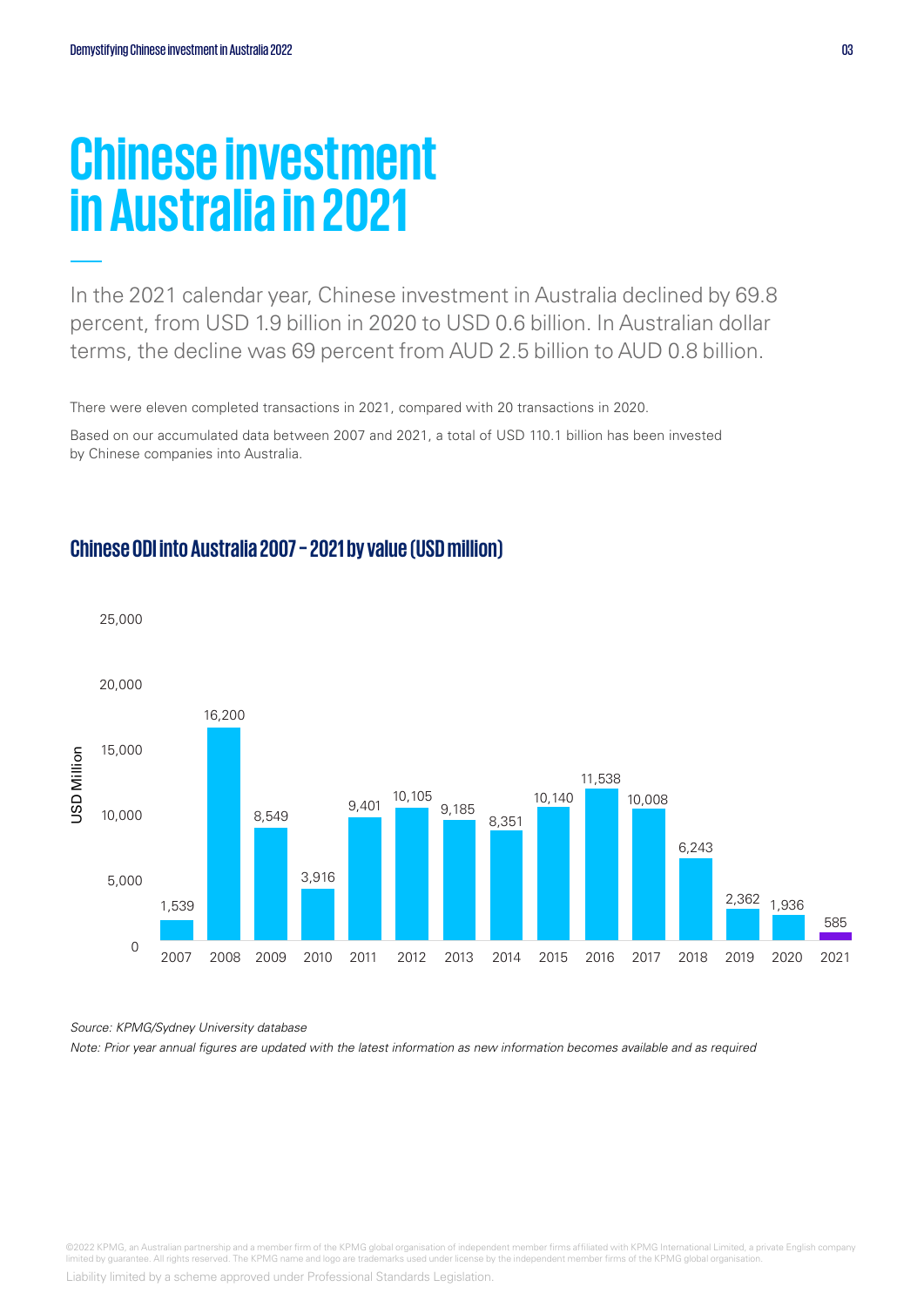#### **Selected Chinese investments in Australia in 2021**

| <b>TARGET NAME</b>           | <b>ACOUIRER NAME</b>                   | <b>INDUSTRY SECTOR</b> | <b>STATE</b> | <b>FINAL VALUE (AUD M)</b> |
|------------------------------|----------------------------------------|------------------------|--------------|----------------------------|
| AVZ Minerals                 | Suzhou CATH Energy-Technologies Mining |                        | WA.          | 318                        |
| <b>Balmoral Iron Pty Ltd</b> | CITIC -                                | <b>Mining</b>          | <b>WA</b>    | 187                        |

*Source: KPMG/Sydney University database*

### | **By industry**

Mining accounted for 70.1 percent of the total Chinese investment inflows with four deals totaling AUD 545 million including one iron ore and three lithium mining deals. Commercial real estate accounted for 26.7 percent (AUD 208 million) of the total Chinese investment inflows, and renewable energy accounted for 3.2 percent (AUD 25 million) of the overall volume of AUD 778.2 million.<sup>2</sup>

### | **By ownership**

Private Chinese companies accounted for 73 percent of the total investment value in 2021. Investment value by private companies fell from AUD 1.4 billion in 2020 to AUD 0.6 billion in 2021, across 9 deals. Investment from the state-owned enterprises fell from AUD 1.1 billion in 2020 to AUD 0.2 billion in 2021 across 2 deals.

#### | **Bystate**   $\Theta$

WA received the largest amount of Chinese investment with 66 percent (AUD 511.1 million). This was followed by VIC with 17 percent (AUD 133.6 million), NSW with 13 percent (AUD 99.5 million), and SA with 4 percent (AUD 34 million).

#### | **Bydeal size IZJ**

Six deals were under AUD 25 million, totaling AUD 75 million. Three deals were between AUD 25 million and AUD 100 million, totaling AUD 198 million. One deal was between AUD 100 million and AUD 200 million and one was between AUD 200 million and AUD 500 million. The average deal size in 2021 was AUD 71 million, half of the average deal size in 2020 (AUD 142 million).

Liability limited by a scheme approved under Professional Standards Legislation.

<sup>2</sup> Knight Frank provided data for commercial real estate industry.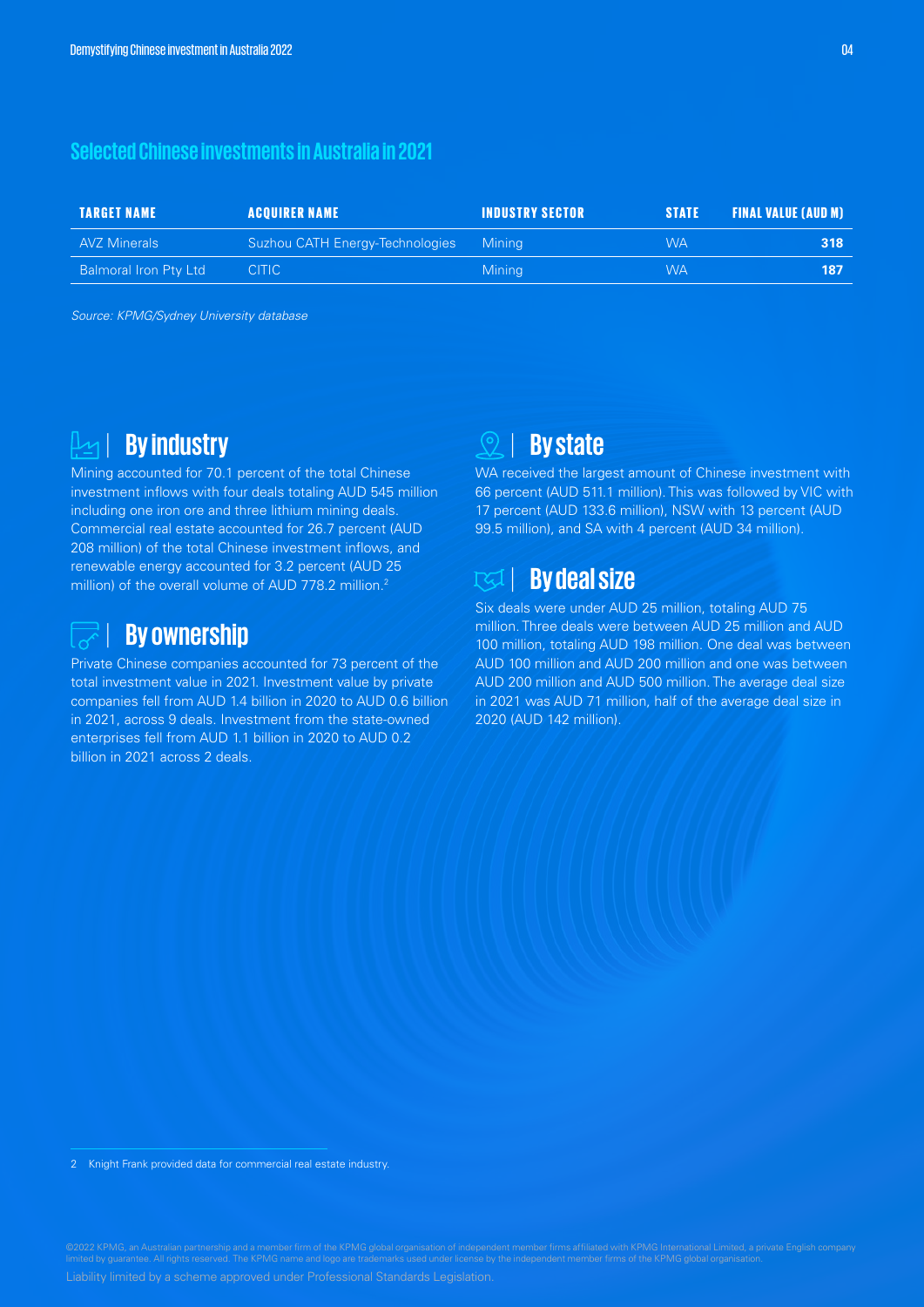#### **Chinese investment by industry in 2021 (% of total value)**



**Chinese investment by ownership in 2021 (% of total value)**



#### **Chinese investment by state in 2021 (% of total value)**



**Chinese investment by deal size in 2021 (% of total deal number)**



AUD 25m – 5m **55%**

#### *Source: KPMG/Sydney University database*

©2022 KPMG, an Australian partnership and a member firm of the KPMG global organisation of independent member firms affiliated with KPMG International Limited, a private English company<br>limited by guarantee. All rights res Liability limited by a scheme approved under Professional Standards Legislation.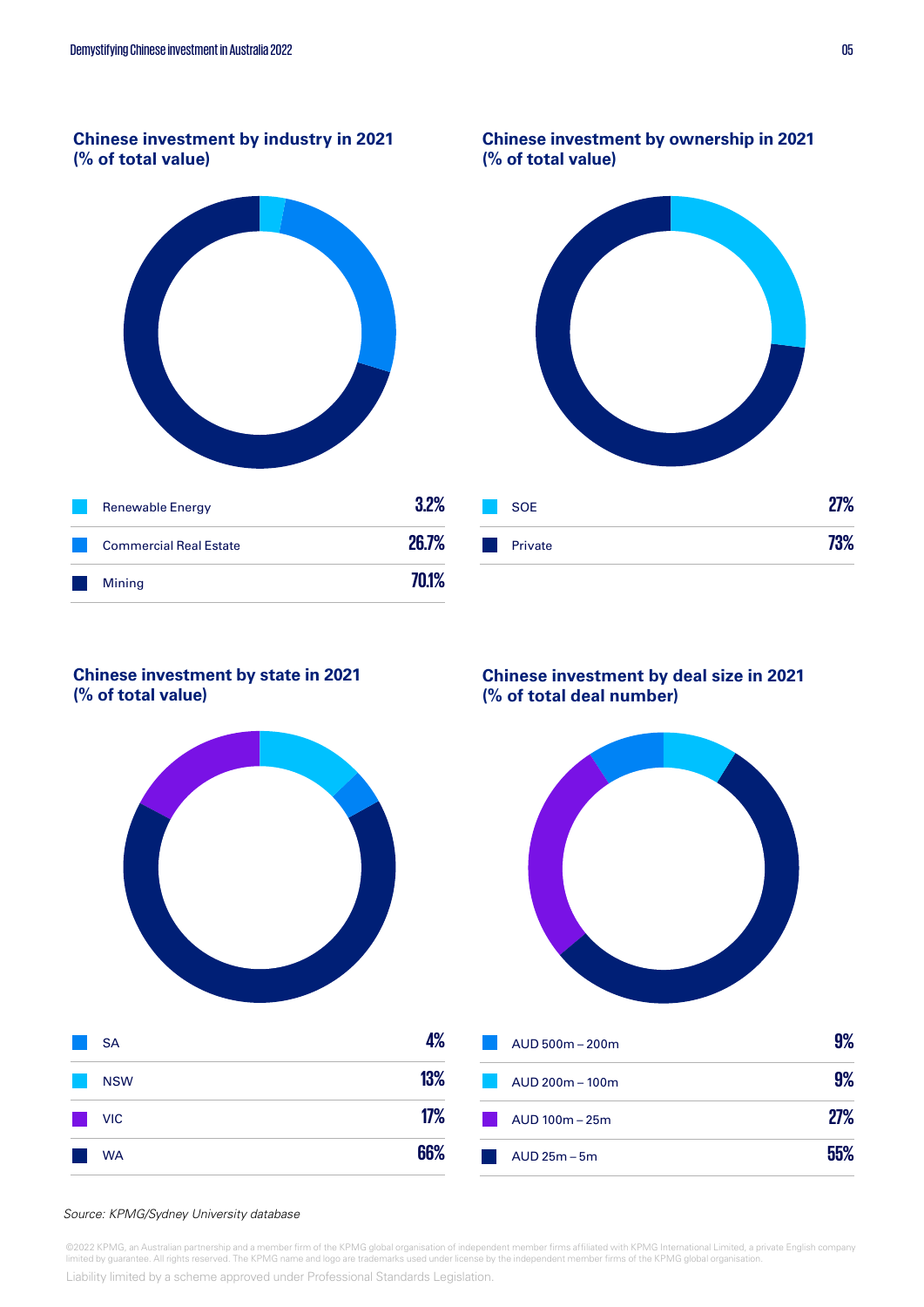# **Global context**

Preliminary data released by the United Nations Conference on Trade and Development (UNCTAD) in January 2022 showed a 77 percent increase in global Foreign Direct Investment (FDI) in 2021. After falling below USD 929 billion in 2020, global FDI bounced back to USD 1.65 trillion, surpassing the 2019 pre-COVID-19 level of USD 1.5 trillion.<sup>3</sup>

Developed economies recorded a threefold increase in FDI to USD 777 billion, marking an increase of USD 500 billion over 2020. Developing economies experienced a comparatively modest increase of 30 percent to a total of USD 870 billion, with FDI mainly directed to East Asia and Southeast Asia.4

The United States regained its leading position as the largest recipient country of global FDI. FDI inflows rose by 114 percent to USD 323 billion, mainly due to a threefold increase in cross-border mergers and acquisitions (M&As) to USD 285 billion.

China returned to the second position with a rise of 20 percent to a record USD 179 billion according to UNCTAD data, and USD 173.48 billion according to official Chinese sources.<sup>5</sup> ASEAN countries led FDI growth in Asia with FDI inflows up 35 percent. FDI into Oceania, including Australia, fell by 22 percent to USD 18 billion. FDI inflows into India declined by 26 percent.<sup>6</sup>

According to the UNCTAD report, infrastructure investment into renewable energy and industrial real estate attracted the highest FDI volumes. At the same time, FDI into industries and global value chains remained relatively subdued. Global cross-border M&As increased most strongly in services with increases of more than 50 percent in information and communication. Greenfield investment remained low and has not returned to pre-COVID-19 levels.7

Liability limited by a scheme approved under Professional Standards Legislation.

<sup>3</sup> https://unctad.org/webflyer/global-investment-trend-monitor-no-40

https://unctad.org/news/global-foreign-direct-investment-rebounded-strongly-2021-recovery-highly-uneven

<sup>5</sup> https://english.www.gov.cn/archive/statistics/202201/20/content\_WS61e9408fc6d09c94e48a4006.html

<sup>6</sup> https://unctad.org/news/global-foreign-direct-investment-rebounded-strongly-2021-recovery-highly-uneven

https://unctad.org/news/global-foreign-direct-investment-rebounded-strongly-2021-recovery-highly-uneven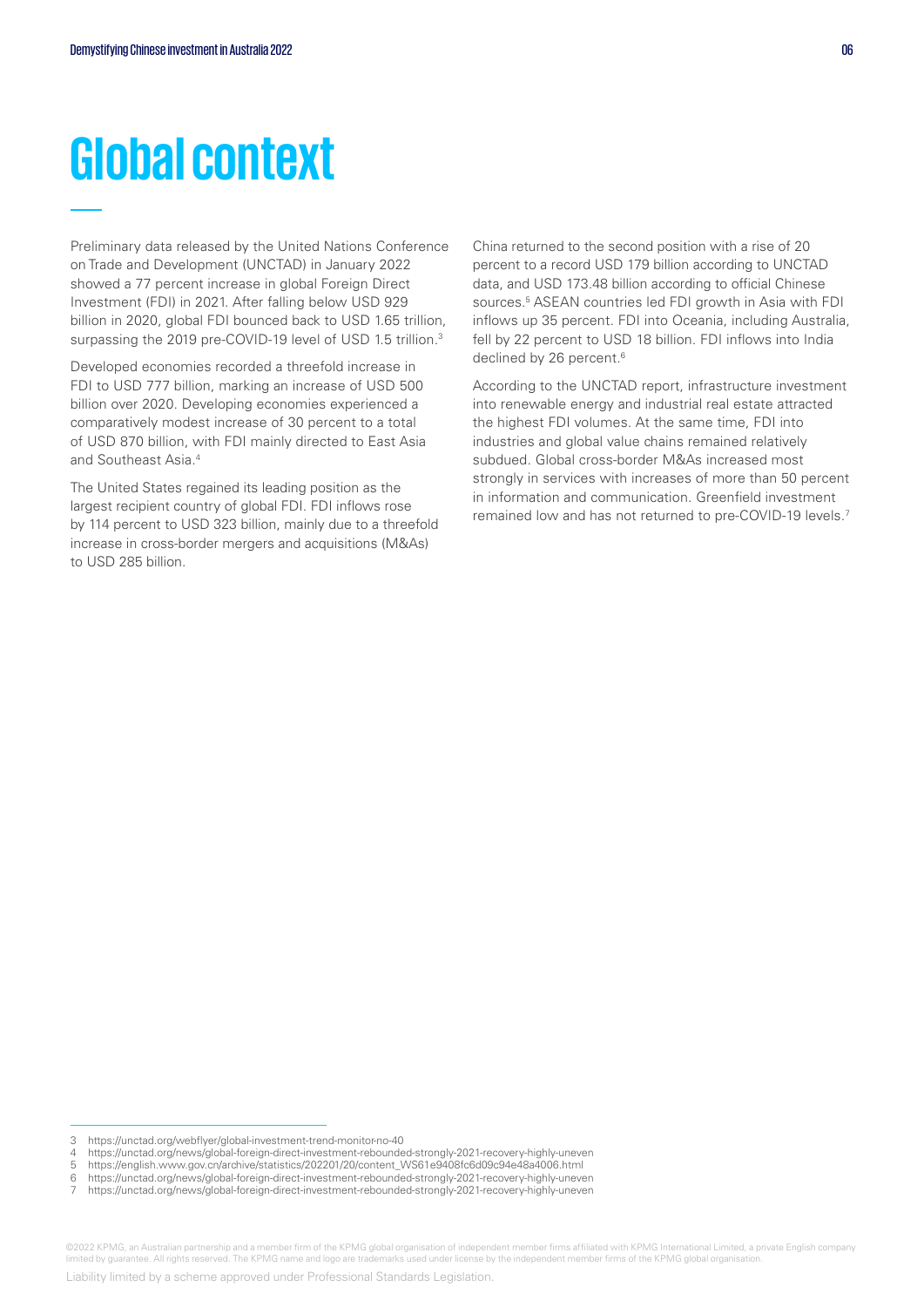According to China's Ministry of Commerce, Outbound Direct Investment (ODI) from China remained steady with a 2 percent rise to CNY 937 billion.<sup>8</sup>

In USD terms, the rise was 9.2 percent to USD 145 billion. Chinese ODI into countries affiliated with the Belt and Road Initiative increased by 14 percent to USD 20 billion. Europe recorded an increase of 25 percent to USD 12.8 billion while Chinese ODI into the United States fell 34 percent to USD 5.8 billion.<sup>9</sup>

The five dominant target sectors of global Chinese ODI for 2021 are Energy (USD 12.1 billion), Transport (USD 8.7 billion), Consumer-related industries (USD 6.2 billion), Metals and Mining (USD 5.8 billion), and Logistics (USD 3.0 billion). Four very large deals recorded in 2021 include two oil deals with Petrobras, Brazil, worth USD 5 billion, a domestic appliances deal with Philips, Netherlands, worth USD 4.4 billion, and a USD 3.8 billion rail deal with Columbia, South America.<sup>10</sup>

The 2021 shift toward direct investment into Europe is confirmed by the American Enterprise Institute's China Global Investment Tracker which lists large projects above USD 100 million and provides a general overview of significant Chinese global outbound investment trends.<sup>11</sup> The China Global Investment Tracker data shows that investment in large projects has not changed from 2020 (USD 41.9 billion) to 2021 (USD 41.6 billion). Forty percent of significant investments (USD 16.7 billion) relate to the Belt and Road Initiative with projects spread across West Asia, Southeast Asia, Middle East, Southern Europe, Africa, and Latin America<sup>12</sup>

While the China Global Investment Tracker does not record any large Chinese investment for Australia in 2021, Australia overall remains the second largest recipient country behind the United States for accumulated Chinese investment during the period from 2005 to 2021.13



*Source: China Global Investment Tracker, https://www.aei.org/china-global-investment-tracker/*

8 https://english.www.gov.cn/archive/statistics/202201/20/content\_WS61e9408fc6d09c94e48a4006.html

- 9 https://www.globallegalpost.com/news/chinese-outbound-investment-into-north-america-drops-by-more-than-a-third-in-2021-260628397
- 10 Calculated from https://www.aei.org/china-global-investment-tracker/
- 11 https://www.aei.org/china-global-investment-tracker/
- 12 Calculated from https://www.aei.org/china-global-investment-tracker/
- 13 Global ranking based on AEI https://chinapower.csis.org/china-foreign-direct-investment/ 14 Switzerland is an outlier in this group due to the unique 2017 USD 43 billion Syngenta deal

©2022 KPMG, an Australian partnership and a member firm of the KPMG global organisation of independent member firms affiliated with KPMG International Limited, a private English company<br>limited by guarantee. All rights res